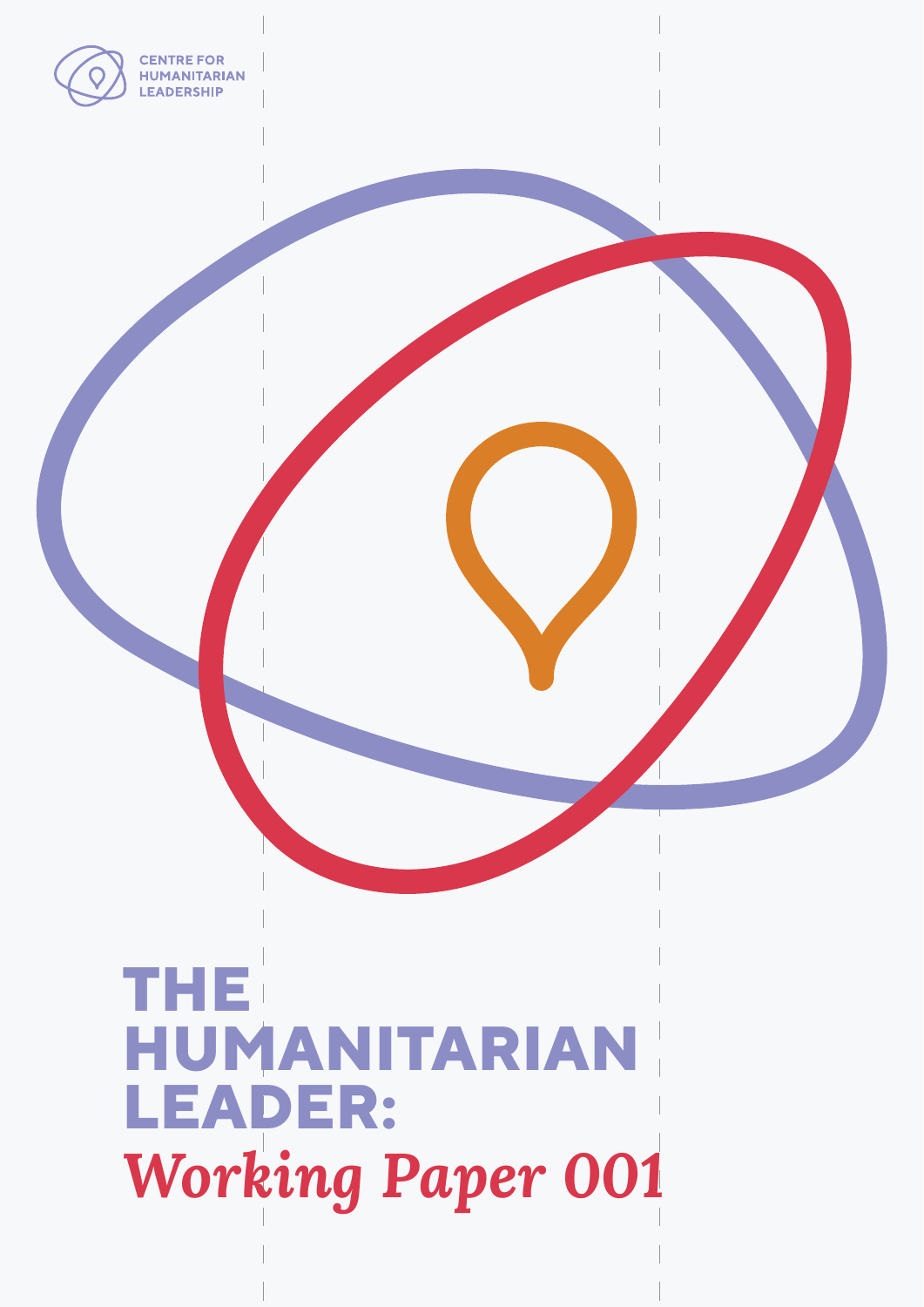# **VALE THE HUMANITARIAN PRINCIPLES: NEW PRINCIPLES FOR A NEW ENVIRONMENT**

**Matthew Clarke Brett W. Parris**

# **Working Paper 001**

# **centreforhumanitarianleadership.org/leader**

*August 2019*

**The Centre For Humanitarian Leadership Deakin University 221 Burwood Highway Burwood VIC 3125**

*Prof Matthew Clarke* Head of School and Alfred Deakin Professor Centre for Humanitarian Leadership and Deakin University matthew.clarke@deakin.edu.au

*Brett W. Parris* Research Fellow Centre for Humanitarian Leadership brett.paris@deakin.edu.au

This paper was prepared for the Centre for Humanitarian Leadership.

The views expressed herein are those of the authors and do not necessarily reflect the views of the Centre for Humanitarian Leadership. These papers are circulated for discussion and comment purposes. They have not been peer reviewed.

© 2019 by Matthew Clarke and Brett W. Parris. All rights reserved.

\_\_\_\_\_\_\_\_\_\_\_\_\_\_\_\_\_\_\_\_\_\_\_\_\_\_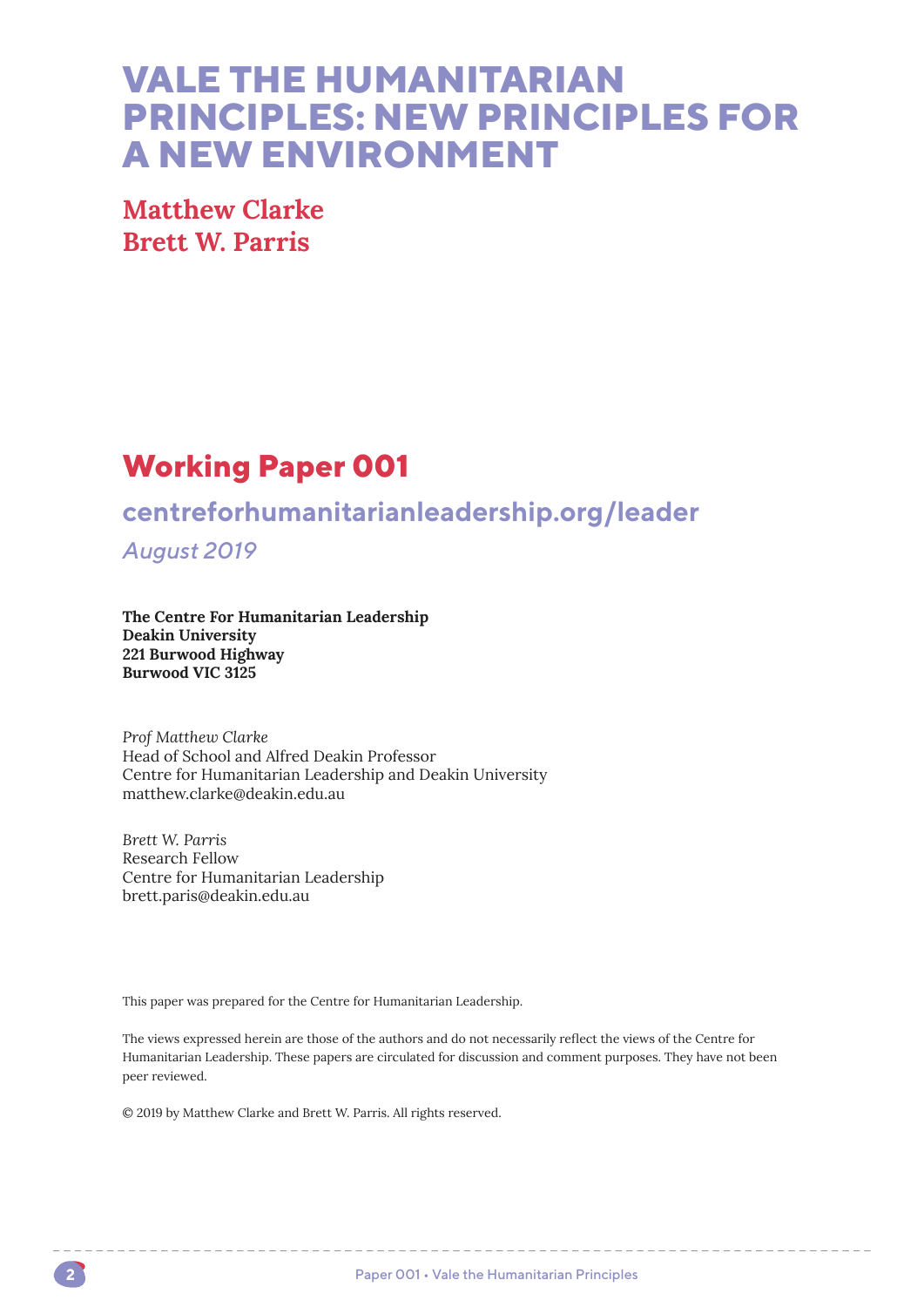# **ABSTRACT**

For more than 150 years, the international community's assistance to those affected by various humanitarian events has been guided by four clear and succinct principles: humanity, impartiality, neutrality and independence. These principles have guided not only the ways in which the international community has responded to natural and human-induced disasters — they have also shaped the humanitarian system more generally. The geneses of these four humanitarian principles lie within Henry Dunant's account of the violent Battle of Solferino in 1859. This account led to the establishment of the Red Cross and the first Geneva Convention, which together gave rise to the humanitarian principles. These humanitarian principles were conceived to guide the work of the International Committee of Red Cross, but they have since gained near universal adherence within the humanitarian sector, and have been utilised to justify both action and inaction by those responding to humanitarian crises. Whilst important and necessary at the time of their inception, the maturing of the humanitarian sector, along with the increasing complexity and intensity of humanitarian events, requires a reconsideration of their relevancy and usefulness. This paper argues that these four principles are no longer fit-for-purpose to guide and shape the international community's humanitarian actions. We argue instead that four new principles would better direct humanitarian action in the current environment: equity, solidarity, compassion and diversity. We discuss the deepening complexity of modern humanitarian emergencies and resulting declining suitability of each of the four original principles, before considering the four new suggested principles.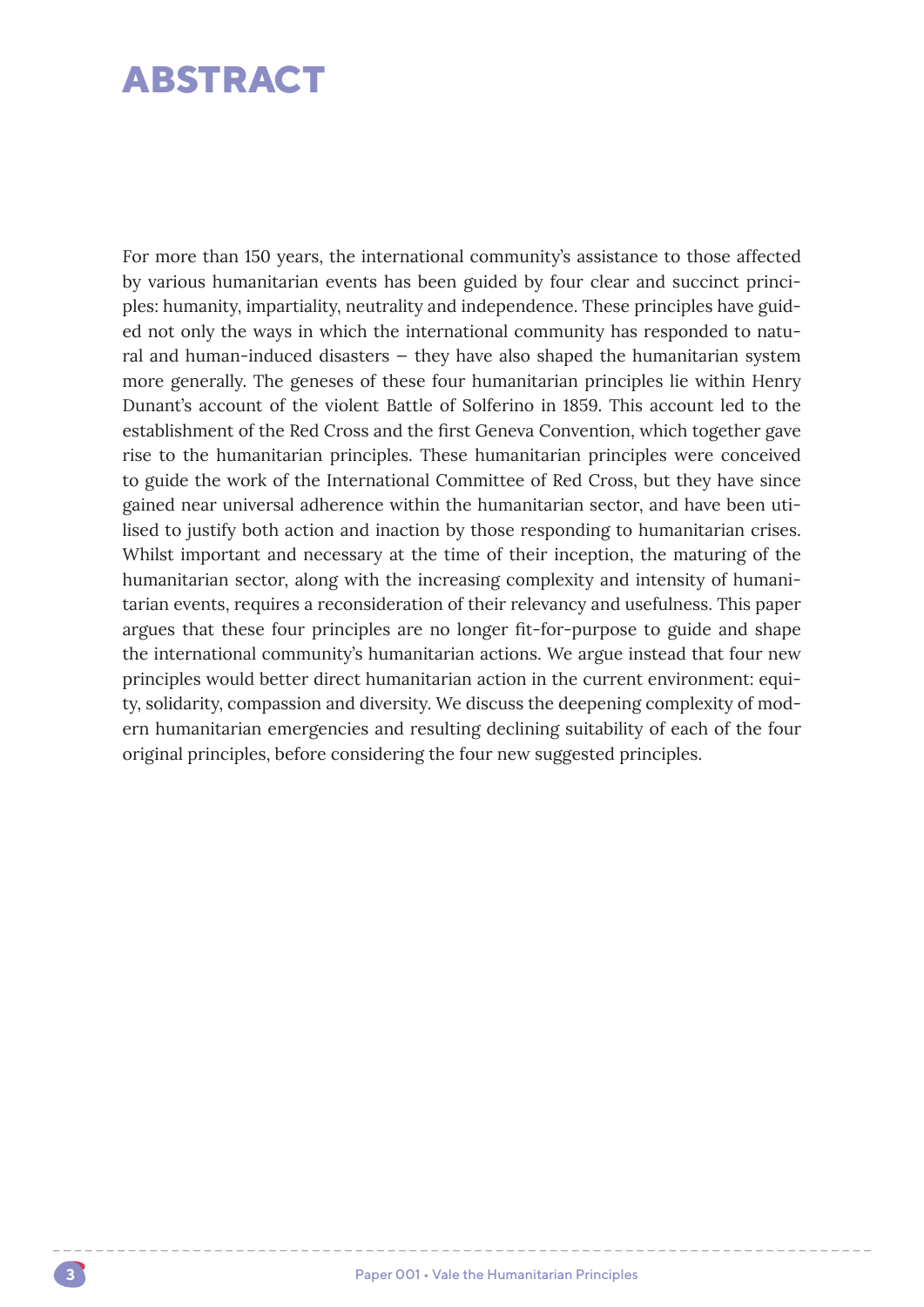### **1. Introduction**

More than 400 large humanitarian events occur annually globally, killing over 100,000 people and directly affecting more than 120 million more (ALNAP 2018). These events are both natural and human-induced. They include earthquakes, droughts, floods, cyclones, famines, war and other civil strife leading to displacement of communities. In response, the international community provides over US\$24 billion to assist those affected to rebuild and reconstruct their lives. These funds are expended through various modes and take the form of bilateral transfers, multilateral funding, as well as aid provided through international and local non-governmental organisations that has been raised through public appeal campaigns. There is little doubt that the humanitarian response can be understood as an industry in its own right, given the tens of millions of people that are affected by these events, the hundreds of thousands of people that work in these responses, and the billions of dollars expended in addressing the needs that arise (Walker and Russ 2010).

Given the regularity, size and scope of humanitarian events, the international architecture for responding to significant humanitarian events is sophisticated (OCHA 2019). Over time, there has been the concurrent development of industry standards and benchmarks for those organisations and institutions involved in responding to these events (see Sphere 2019). The evolution of these standards and benchmarks have likewise resulted in an emerging workforce that is characterised by high levels of training and education. What has remained constant though has been the primary purpose of the humanitarian response, which remains focussed on protecting and saving life. As Slim (2015, pp. 2-3) argues, "At its best, it is a very practical affirmation of the value of human life and its unique character in each human person". However, the principles that govern this affirmation of life must change to suit the changing humanitarian landscape.

For more 150 years, the international community's assistance to those affected by various humanitarian events has been guided by four clear and succinct principles. These principles have guided not only the ways in which the international community responds, but have shaped the evolution of the humanitarian system itself. The geneses of these four humanitarian principles lie within Henry Dunant's account of the violent Battle of Solferino in 1859 (Dunant 1959). This account led directly to the establishment of the Red Cross and subsequently led to the first Geneva Convention, from both of which eventually emerged the humanitarian principles of humanity, impartiality, neutrality and independence (Picet 1979). These humanitarian principles were conceived to guide the work of the International Committee of Red Cross, but have since gained near universal adherence within the humanitarian sector and have been utilised to justify both action and inaction by those responding to humanitarian crises. Whilst important and necessary at the time of their inception, the maturing of the humanitarian sector along with the increasing complexity and intensity of humanitarian events requires a re-evaluation of their relevancy and usefulness. This paper argues

that these four principles are no longer fit-for-purpose to guide and shape the international community's humanitarian actions. We argue instead, that four new principles would better direct humanitarian action in the current environment: equity, solidarity, compassion, and diversity.

This rest of the paper is set out as follows. Section 2 discusses the changing nature of the humanitarian environment before Section 3 identifies the increasing unsuitability of the current humanitarian principles. Four new principles are introduced in Section 4 before concluding in Section 5.

## **2. The Changing Humanitarian Environment**

The international humanitarian environment has changed significantly since the humanitarian principles were first proposed. According to the UNHCR, in 2017 there were 68.5 million people forcibly displaced, including 40.0 million internally displaced people, 25.4 million refugees (over half of whom were children), and 3.1 million asylum seekers, as well as around 10 million stateless people (UNHCR, 2018, p. 2). Perhaps most alarmingly, the rate of people being newly displaced each day has increased from around 11,000 per day in 2003, to some 44,400 in 2017 (UNHCR, 2018, pp. 2 & 7).

The international humanitarian system has responded to growing concerns about the changing humanitarian environment with two new 'global compacts' — which are both non-binding under international law. The Global Compact for Safe, Orderly and Regular Migration was adopted in Marrakech, Morocco at the Intergovernmental Conference on the Global Compact for Migration on 11 December 2018 (UN, 2018a). Only 164 countries formally adopted it, with the United States, Hungary, Austria, Italy, Poland, Slovakia, Chile, and Australia among those refusing, despite the non-binding nature of the compact. Fears that it would sanction or facilitate illegal immigration led to violent protests in Brussels (Goodman, 2018). A week later, on the 18th of December 2018, 180 countries signed the new Global Compact for Refugees, opposed only by the United States and Hungary (UN, 2018b). It consists of a Comprehensive Refugee Response Framework (CRRF) that is intended to institute best-practise responses on the ground, and a broader Programme of Action. The Global Compact for Refugees is intended to address a gap that has been well-known for decades — namely that, as the UNHCR's Assistant High Commissioner for Protection Volker Türk explained, the 1951 Refugee Convention focusses on the rights of refugees, but "does not specify how you share the burden and responsibility, and that's what the global compact does" (Karas, 2018).

While the end of the war in Syria may see the return of some of the more than 5 million of those who left (UNHCR 2019), the other major drivers of increased flows of people across borders in recent times seem to be longer-term phenomena that are likely to increase in intensity. The most recent climate change projections, for example, suggest that sea-level rises may be much great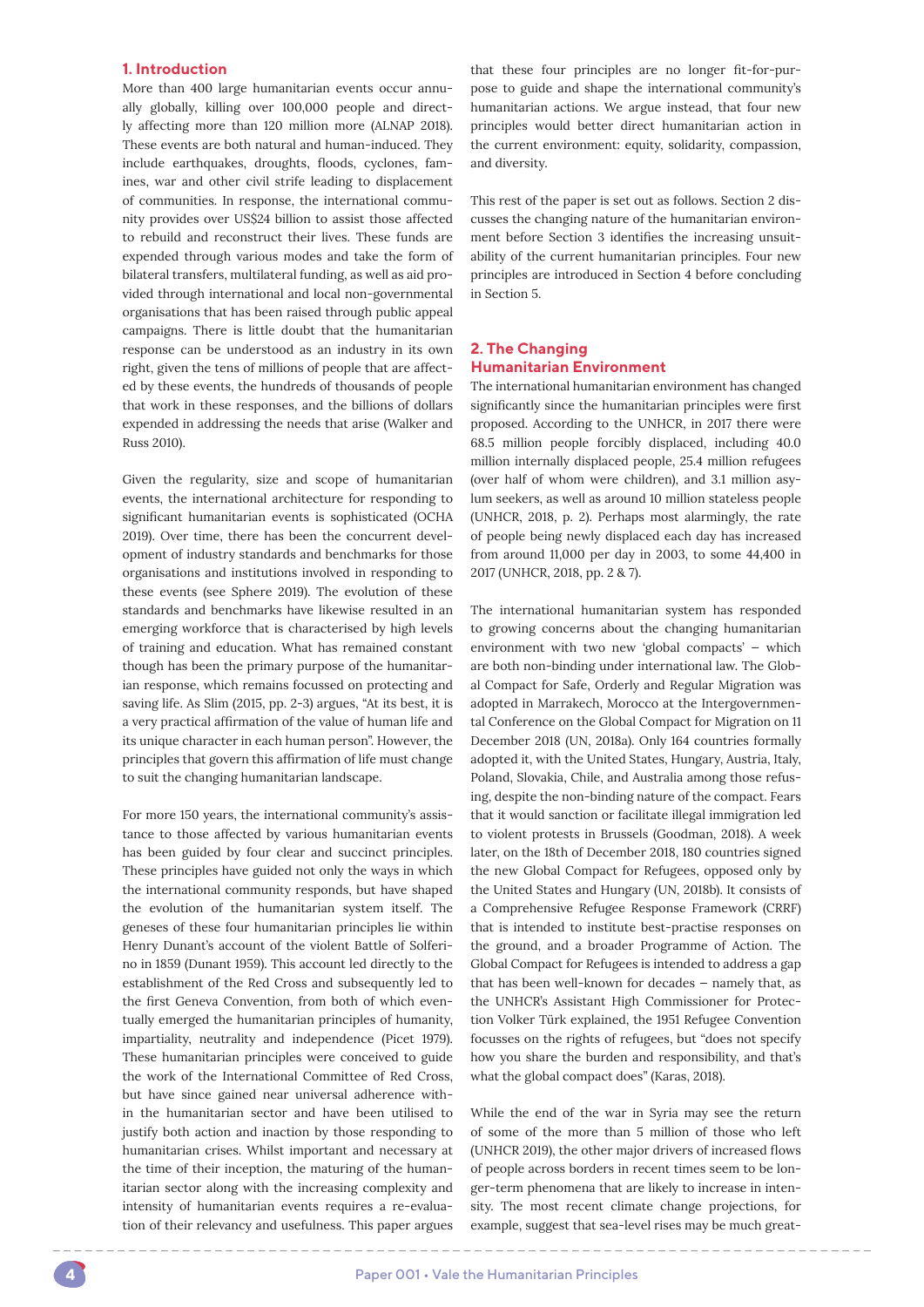er over the next 50-100 years than had been anticipated even ten years ago, when the consensus was to expect slightly under one metre of sea-level rise by 2100. "For 2100, the ice sheet contribution is very likely in the range of 7-178cm but once you add in glaciers and ice caps outside the ice sheets and thermal expansion of the seas, you tip well over two metres" (McGrath, 2019). Further, looking beyond 2100, the "ice sheet contribution by 2200, for the +5°C scenario, is 7.5 m as a result of instabilities coming into play in both West and East Antarctica" (Bamber et al. 2019). These projections are at the upper end of what the Intergovernmental Panel on Climate Change had envisioned in its Fifth Assessment Report in 2014:

Nicholls et al. (2011) estimate that without protection 72 to 187 million people would be displaced due to land loss due to submergence and erosion by 2100 assuming GMSLRs [Global Mean Sea-Level Rises] of 0.5 to 2.0 m by 2100. Upgrading coastal defenses and nourishing beaches would reduce these impacts roughly by three orders of magnitude. Hinkel et al. (2013) estimate the number of people flooded annually in 2100 to reach 117 to 262 million per year in 2100 without upgrading protection. (IPCC, 2014, pp. 381-382)

The World Bank also recently analysed projections for three regions — Sub-Saharan Africa, South Asia, and Latin America — and found that "climate change will push tens of millions of people to migrate within their countries by 2050 .... without concrete climate and development action, just over 143 million people ... could be forced to move within their own countries to escape the slow-onset impacts of climate change." (Rigaud et al. 2018, p. xix). Low-lying countries such as Bangladesh are particularly vulnerable, with one model predicting "between 3 and 10 million internal migrants over the next 40 years, depending on the severity of the hazards" (Hassani-Mahmooei & Parris, 2012, p. 763).

This is a very different humanitarian environment from that which existed immediately following the Battle of Solferino or during the first half of the 20th century when the humanitarian principles were first conceived. This changing environment calls into question whether these principles remain fit for purpose or whether alternative principles must now be considered.

# **3. The Increasing Unsuitability of the Humanitarian Principles**

The humanitarian principles of humanity, neutrality, independence and impartiality have been a core component of the successful development of the humanitarian architecture and implementation. Humanity, neutrality and impartiality were adopted in 1991 in UN General Assembly resolution 46/182 (1991), with 'independence' added in General Assembly resolution 58/114 (2004) (OCHA, 2012, p. 1). These principles were necessary and appropriate at the time they were distilled, given the manner in which the global community was geared towards responding to humanitarian events. Proposing these principles are no longer adequate in the present environment does not diminish their historical value. Rather, it is a simple recognition that they are now less suitable to guide understanding and response to a changing world.

# *Humanity*

*Human suffering must be addressed wherever it is found. The purpose of humanitarian action is to protect life and health and ensure respect for human beings. (OCHA, 2012, p. 1)*

Such an unequivocal statement of intent has been invaluable in setting the primary goal of humanitarian response and the boundaries around which this work takes place. Giving prominence to human suffering where such consideration was once lacking has been a core achievement of this primary humanitarian principle. Acts of inhumanity, such as those witnessed during the Battle of Solferino, rightly demanded a response. Suggesting that the principle of humanity should no longer stand as one of the four pillars of humanitarianism is not to argue against the principle per se, but rather is to recognise that wider considerations within this new humanitarian environment must now be prioritised.

Anderson's (1991) call to 'do no harm' when responding to humanitarian events during periods of conflict is relevant to all humanitarian events. Within a changing humanitarian landscape, particularly one that is characterised by climate change, previous humanitarian responses may risk compounding on-going human suffering. For example, humanitarian agencies will be required to make:

very challenging and unpalatable choices if they wish to be effective and relevant to the evolving context in which they work. In extreme circumstances this may well require them to walk away from traditional community-based development activities for those that are most vulnerable and will be most affected by climate change. However, the scale and intensity of predicted climate change will mean that continuing to work with such communities will not only be unsustainable, but delay a necessary adaptive response of evacuation that would otherwise occur. It could also be perceived as a waste of scarce resources that could be used more effectively and efficiently in communities that have greater chances of sustainably adapting to their existing environment. Failure to recognise the impact of climate change will result in a failure of current practices and a failure to do no harm by continuing to work with communities that may well not survive climate change (Clarke and Cruz 2015, p. s21).

Seeking to reduce human suffering requires alternative approaches to humanitarian work within this new environment, ultimately requiring considering whether business as usual responses to long-term irretractable (environmental) disasters is in the best interests of those affected (Clarke and de Cruz 2015). This is not to suggest that those affected be left unsupported, but rather that a wider response must be considered where the immediate focus on addressing human suffering may simply damn affected communities to on-going and repeated suffering within an environment that has irrevocability been changed by climate.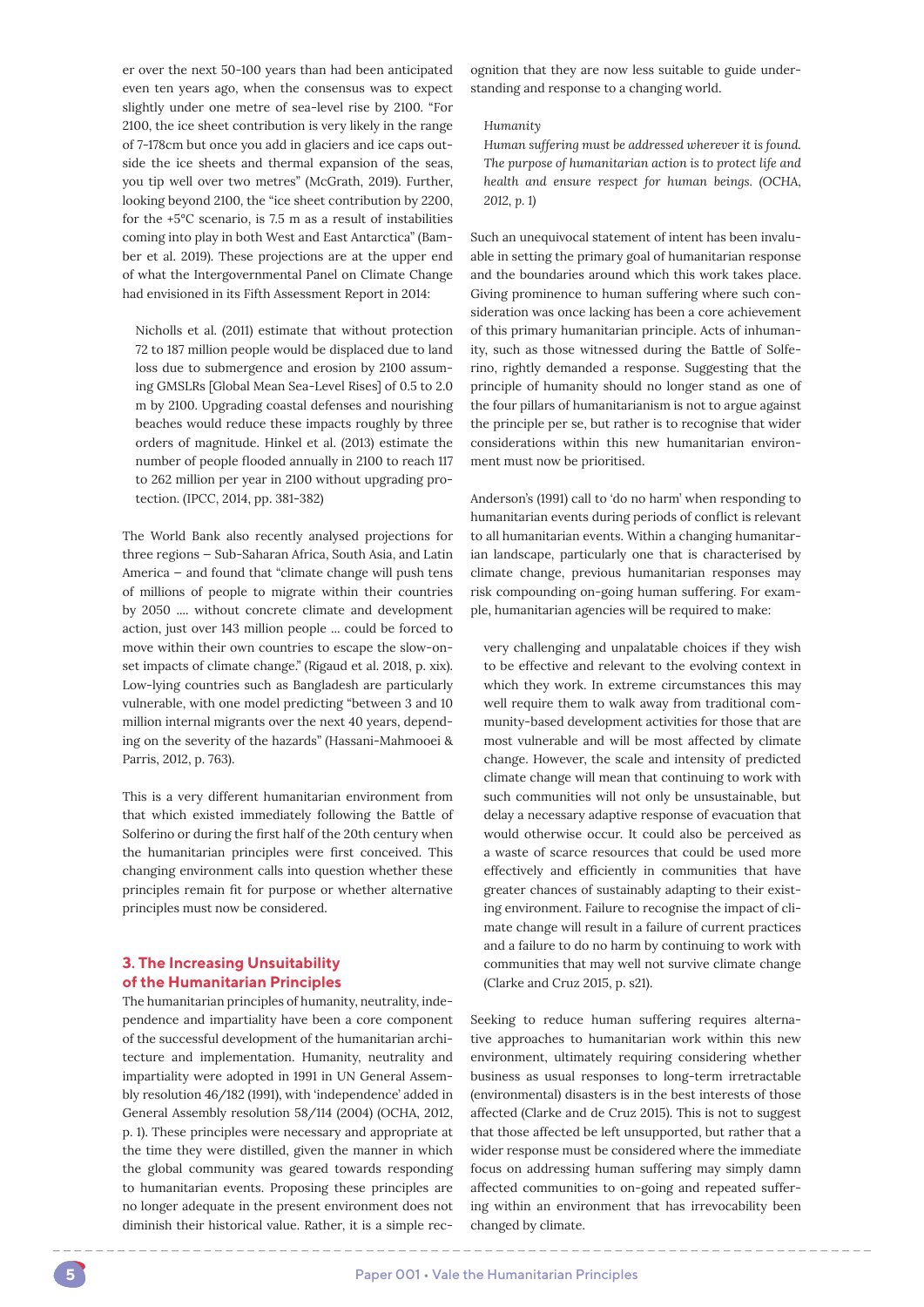For example, countries with areas that are particularly vulnerable to repeated catastrophic weather events, or semi-permanent inundation in the near future, such as parts of coastal Bangladesh, may require a 'triage' approach. A triage approach would recognise the tragic reality that some areas cannot be saved, and that encouraging people to stay by patching up communities through repeated humanitarian interventions only makes things worse — particularly in contexts with ongoing rapid population growth. Such tragic circumstances require durable long-term solutions involving non-coercive relocation and resettlement to areas where humanitarian funds can help build a secure future, rather than pouring money down a drain in an area which has no viable future. Such an approach would require long-range planning and preparation and an integration of humanitarian concerns with longer-term developmental considerations. The operational lens can no longer simply be 'humanity' in the sense of the alleviation of immediate suffering, since this may well reinforce settlement patterns that lead to much greater suffering in the longer term.

While it does seem counter-intuitive to argue that the principle of 'humanity' and the immediate alleviation of short-term human suffering should not automatically drive humanitarian responses, the premise of this argument is on the changing nature of the humanitarian environment. This requires a recognition and acknowledgement that humanitarian aid agencies "cannot continue to provide assistance to communities in ways that do not recognise the scale of the contextual changes affecting these communities when resources could be utilized more effectively to influence change in other communities that they can influence more effectively" (Clarke and de Cruz 2015, p. s31). Within this new setting, in large part characterised by the challenges of climate change, a short-term focus on addressing human suffering in a reflexive, haphazard manner without understanding the dynamic context may in fact end up exacerbating suffering. There is a risk that being driven to address human suffering will limit humanitarian responses to the immediate and not allow for more systemic responses that are increasingly being driven by environmental changes.

#### *Neutrality*

*Humanitarian actors must not take sides in hostilities or engage in controversies of a political, racial, religious or ideological nature. (OCHA, 2012, p. 1)*

Neutrality is proffered by some as a universal principle, the gold standard to which all humanitarian organisations worthy of the name should adhere at all times and in all places. Others see neutrality more as a pragmatic context-specific policy that may need to be cast aside under extreme circumstances to protect the innocent. The linchpin of this debate then, is the question of whether strict neutrality under all circumstances should be a core principle for humanitarian organisations. We argue here that this is neither possible nor ethical.

Peacekeepers played a vital role in protecting innocent lives in countries such as Liberia, Sierra Leone, Timor-Leste and the Solomon Islands. Lieutenant-Gen-

eral Roméo Dallaire, the UN Force Commander in Rwanda during the 1994 genocide, also maintains that with an extra 5,500 troops and a more robust mandate, the UN force in Rwanda could have largely prevented the slaughter of more than 800,000 people there (Dallaire, 2003, p. 547). After the genocide, high-ranking officers from several countries validated Dallaire's strategy (Feil, 1998).. In January 1994 though, when an informant leaked plans for the impending slaughter, Dallaire urgently cabled UN Headquarters in New York for permission to seize four large militia weapons caches in the capital, Kigali. UN headquarters refused (Dallaire, 2003, pp. 142-147).

It can be legitimately argued that being perceived to take sides in any conflict increases the danger to NGO staff. Perhaps, but some NGOs may also be longing for the simpler days when wars were fought mainly between the regular armies of sovereign states and 'neutrality' was universally understood. In an age of irregular militias, we cannot presume that a single notion of neutrality is universally shared, for three primary reasons:

First, NGOs may not realise it, but their 'neutral' humanitarian work of reducing the suffering of a vulnerable population also happens to be a classic counterinsurgency tactic, since it can reduce local sympathy and support for militant groups (Galula, 1964). NGO work that reduces local grievances, that breaks down cross-cultural stereotypes, and that builds trust and understanding between former enemies, can run directly counter to the interests of militant power-brokers.

Second, since resources are generally fungible, NGO medical or nutritional support in one actor in a theatre of conflict, may free up resources to be used for combat elsewhere. For example, if a Western NGO is undertaking 'strictly apolitical humanitarian work' in one part of the territory controlled by a rebel commander, then that 'apolitical' work may well free up some of his logistical and medical resources to support frontline military operations. NGOs which fail to understand the fungibility of resources are also likely to be perplexed when their claims to political neutrality are met with derision by opposing forces.

Third, many 'civilian' militant groups hold firmly to a doctrine that anyone who assists their enemies becomes an enemy, and so they have no compunctions about targeting other civilians. In this worldview, if an NGO provides humanitarian assistance to the militants' enemies, or if it promotes enemy ideologies, such as the right of girls to an education, then it has shown itself not to be neutral, despite its protestations to the contrary based on its own (probably Western) understanding of neutrality. On the 12th of June 2007, Taliban gunmen in Afghanistan shot six young girls walking home from school, killing two (Bearak, 2007). To the Taliban, the girls' attendance at school represented the beachhead of an enemy ideology and as a result they became as much enemies as any foreign soldier. In such contexts, an NGO building schools for girls or training their teachers becomes an enemy too. Neutrality is not possible, since a shared understanding of what constitutes neutrality is absent.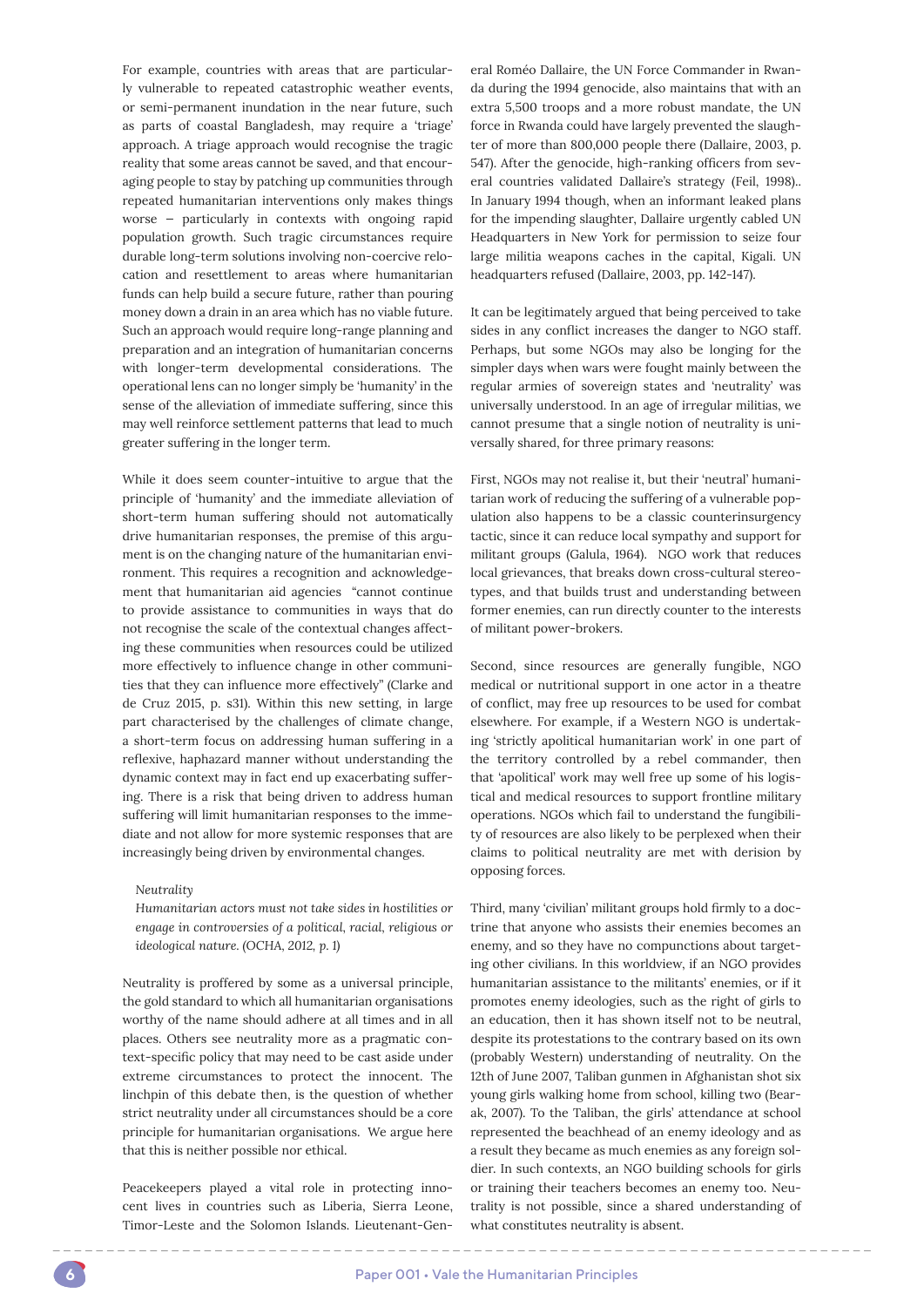The critical point is that almost all NGO work is inherently political since it affects power relations, resource distributions and the relative popular appeal of different political actors. An NGO does not need to be receiving funds from a foreign government, or cooperating with military forces, for some militant groups to perceive its work to be just as serious a threat as a military offensive. Work that an NGO may perceive as being apolitical and neutral, may be viewed, with good reasons, as highly political by other actors in a conflict environment.

At times, some NGOs seem to have lost their bearings altogether, choosing their idea of neutrality — even from UN peacekeeping forces — above people's wellbeing. General Dallaire (2003, p. 493) tells of a surreal encounter amidst the ashes of the Rwandan genocide:

[Military] doctors and nurses from the Canadian field hospital … came across a small NGO aid station where hundreds of people were waiting to be treated. Many of the patients were lying in the sun and even dying at the doorstep of the inundated facility. When the military doctors and nurses in their Red Cross armbands offered to help, the NGO staff actually refused. They feared losing their neutrality more than losing the lives of the patients at their door. The Canadian medical teams brushed aside their objection, scooped up the whole stranded group and transported them to the waiting staff at the field hospital.

#### *Impartiality*

*Humanitarian action must be carried out on the basis of need alone, giving priority to the most urgent cases of distress and making no distinctions on the basis of nationality, race, gender, religious belief, class or polit‑ ical opinions. (OCHA, 2012, p. 1)*

There are two primary reasons why impartiality is no longer fit for purpose as a humanitarian principle: Firstly, impartiality has clearly not been borne out in practice. Certain regions and populations have received far more in terms of resources and assistance than others. Realpolitik, strategic concerns and sheer logistical challenges have made responses to humanitarian crises uneven, but political considerations are playing an increasingly important role. Let us consider two examples:

i. The world's 25.4 million refugees include 5.4 million Palestinian refuges under the mandate of the United Nations Relief and Works Agency for Palestine Refugees in the Near East (UNRWA) (UNHCR, 2018, p. 2). Some of these refugees have been waiting more than 70 years for a resolution to their plight — a prospect which seems to diminish with each passing year. Political considerations led the United States to cut US\$300 million from UNRWA's budget in January 2018, which threatened "general education for 525,000 students, essential primary health care for 3 million patients and food assistance for 1.7 million refugees." (UN, 2018c). While some other countries have stepped into make up some of the shortfall, UNRWA has also been forced to cut staff and programs.

ii. In recent years, China has undertaken a large-scale program of persecution and interment of up to one million Uighurs, who are mostly Muslim, in its western Xinjiang province (BBC News 2018). For obvious reasons there has been a limited and muted humanitarian response to what may be the largest forced interment of people since the Second World War. Being such a powerful state, China has simply told the rest of the world not to interfere in its internal affairs (Wescott, 2019). Other non-democratic states, such as Saudi Arabia, have encouraged China, saying it has every right to stamp out 'religious extremism' in whatever way it sees fit (Al-Jazeera, 2019).

Secondly, blind impartiality would not necessarily lead to the most efficient use of resources and the relief of the greatest suffering. Impartiality sounds like a noble aim, but it does not deal adequately with the inevitable tradeoffs that would exist even in the absence of political considerations by donors. Sheer logistical and geographical considerations mean that it is vastly more expensive to assist some displaced populations compared with others. On the one hand it may be argued that every person should have an equal right to assistance — and there is truth in this. On the other hand, putting this principle into practice strictly would mean, given a limited assistance budget, that fewer people could be helped than if a more efficient approach were adopted. Such an approach would inevitably lead to a greater focus on more concentrated displaced populations with fewer logistical challenges. We would agree of course, with the response that there should be more resources available so that such choices should not have to be made. But given limited budgets, is the most humane principle really to adopt strict impartiality rather than greatest efficiency?

#### *Independence*

*Humanitarian action must be autonomous from the political, economic, military or other objectives that any actor may hold with regard to areas where humanitari‑ an action is being implemented. (OCHA, 2012, p. 1)*

If humanitarian responses were strictly independent, we would expect victims of weather-related disasters, wars and famines to have an equal probability of being assisted — perhaps with variations based on logistical costs of accessing victims in remote geographic areas. There are innumerable examples however, of the lack of independence of humanitarian actions, due to factors such as strategic influences — the preferential treatment of allies, and perhaps most pervasively, the muting of political advocacy by NGOs due to a (not unfounded) fear of upsetting government grant-making agencies or donor constituencies.

There is also something equivalent to the 'panda effect' that is found in nature conservation: high-profile, appealing species, such as pandas, are easier to raise funds for than less-appealing species. Similarly, vastly disproportionate sums are raised for high-profile disasters, especially those with dramatic video footage, compared with more slow-motion disasters in more obscure locations. Local disasters in rich countries will also usually raise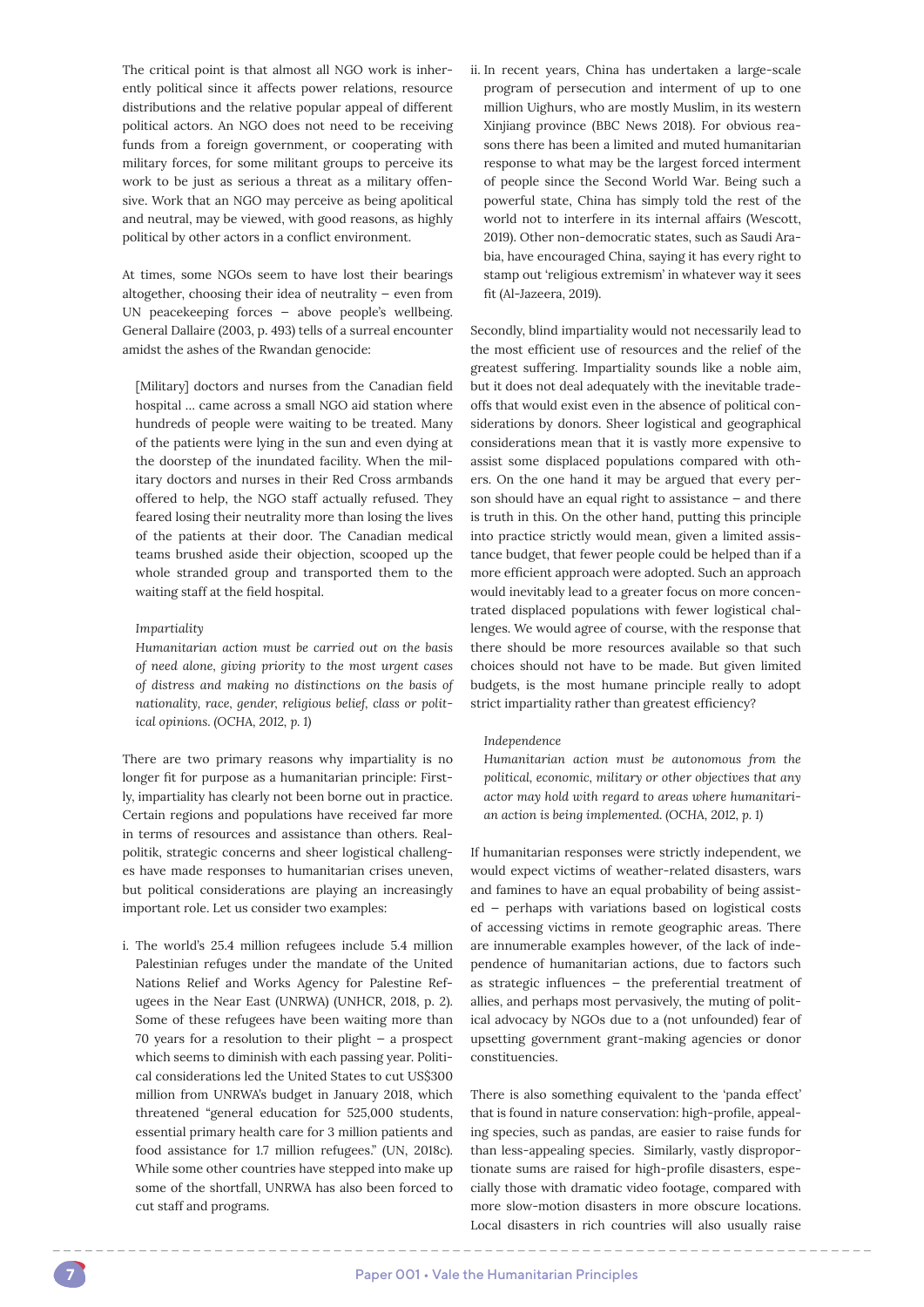more money than equivalent disasters in poorer countries.

There is also a growing threat from what might be described as the privatisation and corporatisation of the search for durable solutions to persistent global problems, including humanitarian disasters. In his book *Win‑ ners Take All*, Anand Giridharadas (2019) offers a scathing critique of the global elite's self-appointed role as providers of the solutions to the problems which they themselves have created. With states increasingly abrogating responsibilities to wealthy global elites and philanthropy, there are certain types of solutions that are never entertained — such as significantly increasing taxes, or strengthening environmental regulations, labour laws or building codes. It is presumed that market solutions are always to be preferred, that governments and regulators are generally incompetent, and that great wealth reflects a superior intelligence or insight, rather than having anything to do with entrenched privilege or power. Certain social attitudes reinforce this view, such as the myth of the 'self-made man' — particularly prominent in the United States — which routinely ignores the contribution of society to any business's success, including factors such as the provision of a skilled workforce by the public education system, a robust and reliable legal system, transport and utilities infrastructure, the benefits of previous government investments in health, technology (e.g. the internet) etc.

Humanitarian approaches which arise from or are dependent on this elite milieu are unlikely to be independent and are unlikely to countenance solutions which in any way question or undermine the system which supports the power-base of that elite.

#### **4. The New Humanitarian Principles**

Within an environment of increasing intensity and events, the humanitarian system itself has to change. Certainly, the professionalisation of the sector in recent years reflects such a change. Professionalization requires knowledge and qualified people to meet standards and to ensure appropriate responses to crises (Carbonnier 2014). While the humanitarian sector was conceived out of this spirit to respond to human need, the increasing complexity of humanitarian disasters as well as the significant resources expended within these responses does require there to be a higher level of accountability (Walker and Russ 2011). The need for donors to be assured their funds are being effectively and efficiently used to respond to these events is becoming increasing important (Walker *et al*. 2010).

As part of the ongoing evolution of the humanitarian sector, and in light of these changes, it is necessary to reconsider the premises of the sector more fundamentally. The humanitarian principles of humanity, neutrality, independence and impartiality are no longer fit for purpose. An alternative set of principles are now necessary.



#### *Equity*

Equity is a multidimensional, dynamic concept. We may distinguish between equity in opportunity, versus equity in outcome. We may focus on current equity across genders, regions or socio-economic classes. Or we may additionally consider intergenerational equity, which introduces concern for longer-term dynamic concepts such as climate change and ecological sustainability. We may also consider equity across different dimensions that affect vulnerability and resilience to disasters, particularly education, health, employment alternatives, and geographic locality. Obviously, a poor, illiterate girl with a disability in a remote community vulnerable to climate change faces vastly different prospects than a well-educated urban professional man. A disaster response which allocated resources equally to each of them would arguably not be equitable.

This raises the question of the extent to which an equity-oriented humanitarian response in an immediately post-disaster setting, should be cognizant of and seek to redress previous inequities. It may not even be possible. But in circumstances where it is possible, should it be a consideration? It is simpler to say 'No'. To say 'Yes' would entail potentially difficult resource allocation decisions difficult practically and logistically, but perhaps most of all, politically. Much depends on the influence of different levels of government and their degree or responsiveness to local communities and their needs. It is safe to assume however, that poor, illiterate girls with disabilities are not a strong constituency politically anywhere, and so are likely to be neglected in a post-disaster setting, just as they are in normal times.

Intergenerational inequity is likely to be felt most acutely in the areas of climate change and ecosystem destruction. In models of the economic impacts of climate change, damage estimates tend to hinge crucially on the choice of 'discount rate', namely the rate chosen to discount the future. The higher the discount rate, the less we value future generations. Some economists dispute this reading, arguing that the choice of discount rate should be guided by estimates of future economic growth, so that it is okay to discount the future, since we assume that those generations will be much richer. But the likely temperature rises of anywhere from 3-5°C in the next hundred years will produce a different planet, more like that which obtained during the Eocene Period some 40 million years ago. With an essentially geologically instantaneous planetary warming, there is no reason whatsoever to expect that future generations will enjoy rates of economic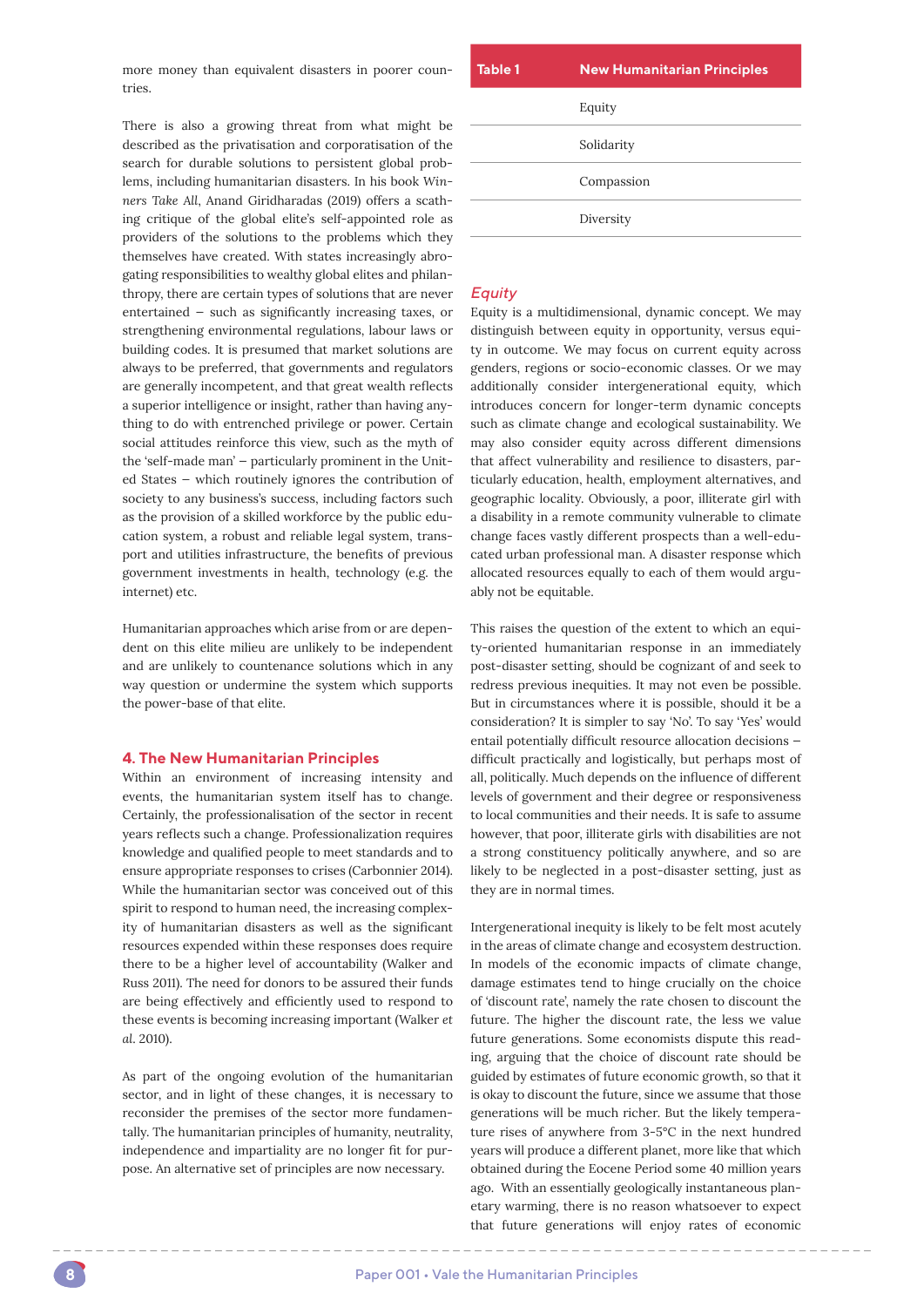growth similar to those of the recent past. As Stern (2016, p. 408) warns:

Most current models of climate change impacts make two flawed assumptions: that people will be much wealthier in the future and that lives in the future are less important than lives now. The former assumption ignores the great risks of severe damage and disruption to livelihoods from climate change. The latter assumption is 'discrimination by date of birth'. It is a value judgement that is rarely scrutinized, difficult to defend and in conflict with most moral codes. (see also Stern, 2013).

Two further areas of equity will be considered briefly: equity in consideration of species, and equitable insurance markets.

First, it is arguable that in focussing only on humans, the humanitarian community is failing to take seriously enough the interconnection of species and humanity's utter dependence on the web of life. It is well known that the preservation of ecosystems such as mangroves and coastal wetlands can provide protection from disasters such as cyclones. But how many humanitarian projects include assistance for non-human species, or for the rehabilitation and repair of destroyed ecosystems? It is of course possible to make compelling arguments that certain 'higher' species such as apes, dolphins and elephants should be granted a degree of 'personhood' due to their superior intelligence and purported proximity to human persons. This may help, in a limited sense. But how much more important is the broader recognition that the wellbeing of human beings is inseparably linked to rich biodiversity and healthy ecosystems.

The Intergovernmental Science-Policy Platform on Biodiversity and Ecosystem Services (IPBES Secretariat, 2019) estimated that more than one million species are at risk of extinction due to human activity. Does this not constitute a humanitarian emergency? Not because we are now stretching the definition of 'humanitarian' beyond its original intent, but because we are finally recognising that humans are not separable from nature. If ecosystems collapse, human 'civilization' will surely follow. Could there be a greater humanitarian emergency?

What might a humanitarian response to ecosystem collapse and species destruction look like? It would certainly include expanding the remit of humanitarian organisations and greatly upskilling them in the areas of ecosystem health and biodiversity, as well as fostering greater cooperation with environmental agencies and scientists.

The second area for discussion is the inadequate provision of disaster insurance and other risk management strategies for poor people. For those of us who live in wealthy countries with well-functioning insurance markets, and who can afford to avail ourselves of those services, the extreme vulnerability of the uninsured poor can be near impossible to imagine. In the rich countries we tend to view disasters as terrible events, but events that ultimately may be recovered from — in large part due to insurance payouts and assistance from wealthy governments and fellow citizens. For vulnerable people in the poorest countries, a disaster can mean an absolute, irrecoverable loss, whose effects can cascade down the generations, plunging a family, village or even entire district into permanent, intergenerational poverty.

# *Solidarity*

Solidarity conveys the collective obligation we have to address the needs of others. This principle of solidarity sits in stark contrasts to that of impartiality which not only places a barrier between 'us' and 'them' but insists that there be this separation and absence of judgement of the circumstances in which others find themselves. Being impartial recuses us from an active stance in monitoring the actions of others. Such a position minimises both the responders' ability to act soundly, but also provides a signal to those transgressing the rights of others that they will not be held accountable for their actions. This weakens the environment in which a humanitarian response is required, and most specifically in those instances when the humanitarian emergency results from human action such as conflict or famine.

National sovereignty results in the state having responsibility for their citizens and precludes other states interfering in the internal affairs of another nation. However, the international community has recognised not only the limits to this independence, but has also determined that there are instances where there is a responsibility beholden on other states and their agencies to protect citizens in another state. These instances of the 'Responsibility to Protect' (R2P) were set out in 2001 (ICISS 2001), and endorsed by all UN member countries at the 2005 World Summit. They are currently limited to preventing instances of genocide, war crimes, ethnic cleansing and crimes against humanity. Under this international framework, the notion of national sovereignty is superseded by the responsibility to protect citizens under threat of these specified actions.

Within the humanitarian context, the principle of solidarity can be conceptually extended beyond the specified circumstances agreed to in 2001. Humanitarian workers have always held a self-appointed mandate for action and response. Conceiving of this mandate in terms of being in solidarity further strengthens the role humanitarian actors have following humanitarian events. Having solidarity gives them licence to make judgements as to the causes of an event (specifically human-induced events) and to therefore shape their response in light of these judgements. Being freed from conscious impartiality allows a greater range of styles and modes of response. This freedom is further intensified by being consciously responsible for others. Solidarity requires action and precludes inaction. Action that is based on judgement is more able to be critical and therefore more able to address causation factors rather than just consequences. Solidarity rather than impartiality, demands humanitarian actors seek to focus resources at the core of humanitarian events. Such solidarity makes advocacy and direct action on behalf of those affected a clearer and explicit component of humanitarian responses. It also heralds a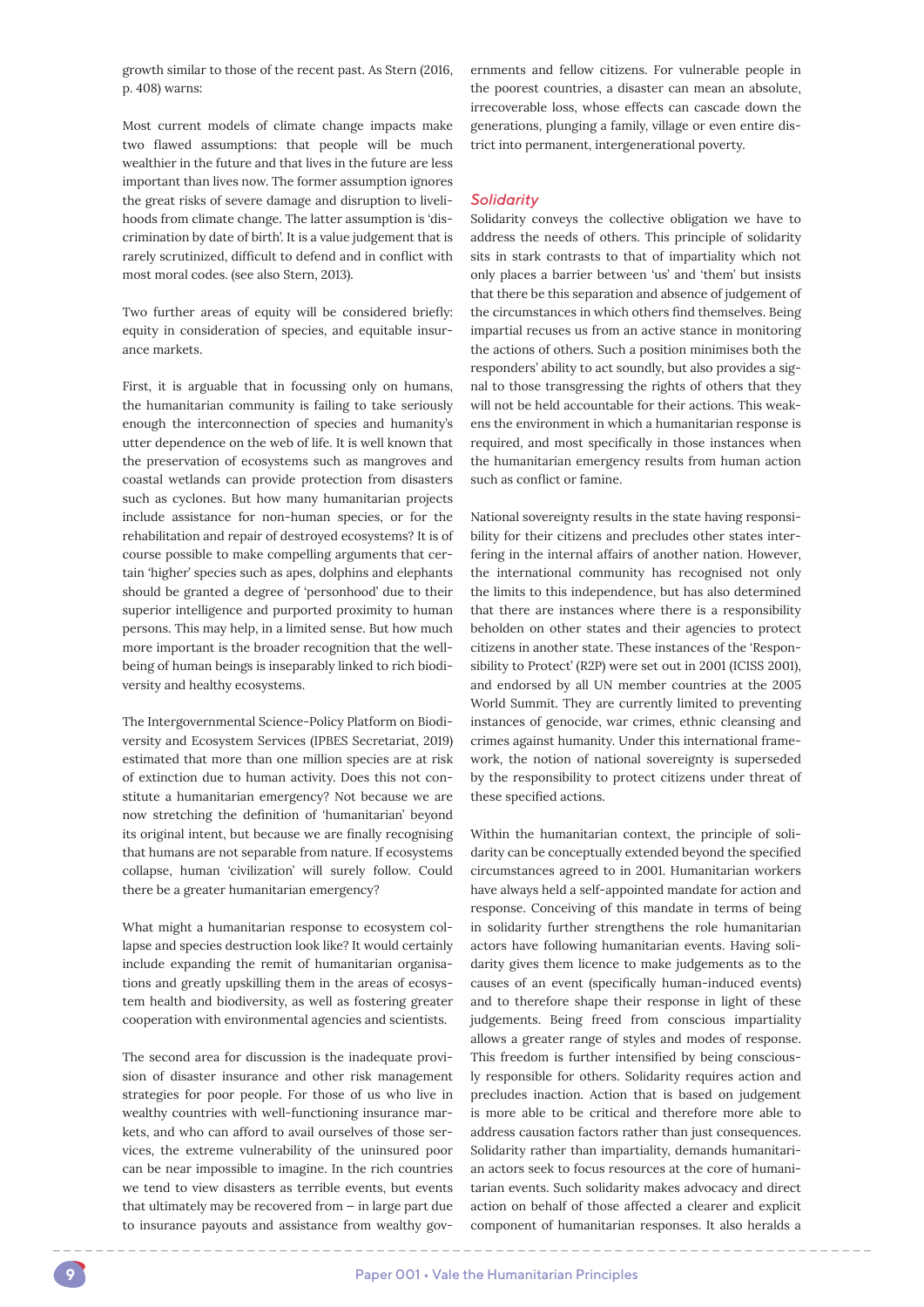greater holding to account those responsible for these human-induced events as they are being publicly and actively assessed.

Solidarity is also required in recognising the challenges that resettled refugees and asylum seekers may face in new countries with very different cultures to those in their home countries. Solidarity here requires resources and nuanced resettlement and support strategies from host countries, and also a willingness on the part of refugees and asylum-seekers to honour the norms and laws of their new countries. One of the tragedies of recent years was the way the initial welcome of Syrian refugees in Germany, which saw cheering crowds lining the streets, swiftly turned into a bitter backlash in the wake of the mass rapes of some 1200 German women on New Year's Eve 2015/16:

Authorities now think that on New Year's Eve, more than 1,200 women were sexually assaulted in various German cities, including more than 600 in Cologne and about 400 in Hamburg. More than 2,000 men were allegedly involved, and 120 suspects — about half of them foreign nationals who had only recently arrived in Germany have been identified. (Noack, 2016).

No culture is perfect, but very clearly, significant populations of refugees come from cultures where patriarchal misogynistic attitudes towards women are still widespread. A clash of cultures in liberal democratic countries is inevitable without careful preparation and well-resourced cultural education programmes. If these cultural disparities are not managed well, they are likely to fuel right-wing anti-immigration political forces.

## *Compassion*

Compassion is a powerful human emotion. It moves one beyond empathy and appreciation of another's perspective to action. Compassion allows us to experience the pain and suffering of others. As such, compassion connects one human to another at a very personal level. It requires an active and human response rather than a programmatic reaction. In an increasingly hostile environment with natural and human-made humanitarian events increasing, compassion will be a foil against disinterest, lethargy or fatigue. Compassion drives the humanitarian response at the individual level. Without compassion, the humanitarian response will be weaker and more likely to be reduced to a transaction.

A compassionate response does not imply a hierarchy of agency or a disengagement from professional standards. Those acting compassionately do so out of genuine human love, not because of real or perceived obligations or responsibilities. Compassion cuts cross gender, abilities, socio-economic level, education, qualifications, race and occupation. Not only does compassion cut across faith boundaries, it is a virtue that exists in all major religious traditions. As 85 per cent of the world's population self-profess religious belief (reference?), this point of commonality strengthens the ability of compassion to guide humanitarian response as it is a unifying emotion.

As a humanitarian principle, compassion provides space for there to be human to human connection following a humanitarian event. Whilst not minimising the value and importance of professionalising the humanitarian sector and codifying the knowledge required to respond effectively and efficiently to disasters, the principle of compassion reasserts the primacy of the personal. Immediately following a humanitarian event, those that respond first are those from the affected communities. They respond to address the immediate needs of their families, neighbours and communities. Their response is heartfelt and without hesitation. Images of survivors scrambling over broken buildings, digging through rubble with bare hands, willing themselves to find their loved ones, are now commonplace.

Genuine connection with those that are experiencing pain and distress results from compassion. This connection demands action as the person experiencing authentic compassion is moved to do so as the pain and distress is shared between survivor and responder. At this point there is a relationship formed between the two. Compassion lays bare the myth of neutrality. Where neutrality seeks to suspend judgement or involvement, compassion insists that interest be shown and an association be formed. Where a veneer of neutrality denies an emotive response, compassion delivers the freedom to actively engage. The cultivation of compassion in both donor countries and resettlement countries will also be essential aspects of durable solutions to humanitarian crises.

## *Diversity*

Diversity reflects the differences that exist in human populations. Diversity also refers to differences between human and non-human species (Nussbuam 2017, Narayanan and Bindumadhav 2018). Consideration of diversity is a necessary humanitarian principle as it forces those acting to appreciate the differences that exist within society and to properly account for them. Diversity requires diverse inputs, diverse processes, diverse evaluation, and diverse mechanisms for involvement. It requires a more nuanced approach to responding to humanitarian events. Diversity requires taking into account a wide range of differences, such as: differences in gender (including transgender) sexuality, physical abilities, mental health, , age, nationality, language-group, ethnicity, religion, employment, -economic conditions and so forth. In contrast to the existing principle of humanity, which has the primary goal of protecting life and health and alleviating suffering where ever it may exist, diversity celebrates the differences between humans and requires that differences be highlighted and drive responses. Recognising the principle of diversity means that humanitarian responses must actively address inequalities and ensure that responses are not silent on how societies construct inequity.

Diversity between human and non-human species is increasingly discussed with the basis upon which humans are elevated above non-human species being questioned (Cochrane 2013, Kymlicka 2018). The binary of human and non-human that results in a human-centric hier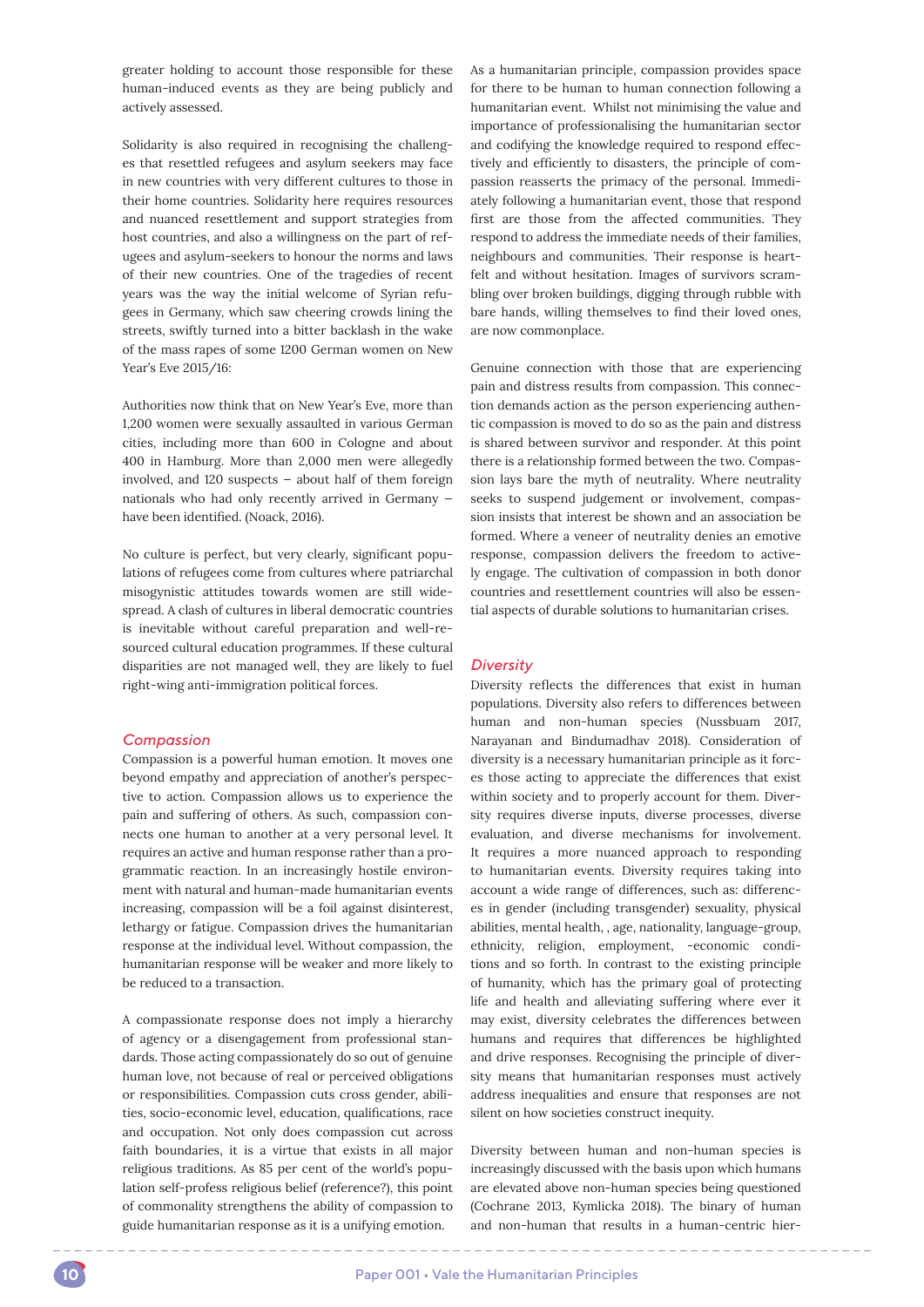archy must be reconsidered. The principle of diversity will insist that this existing approach be rethought as the understanding of the interactions and dependency between human and non-human species becomes increasing evident. In humanitarian responses, the principle of humanity has limited the response to the alleviation of human suffering only. It does not allow for (or expect) active and purposeful interventions to alleviate the suffering of non-human species. This limitation is not even appropriate within a system with humans at its epicentre, since it fails to recognise the interdependence of humanity on the biosphere. But is even more questionable when diversity beyond the human species is part of the humanitarian remit.

Unlike the other new principles being argued, diversity is perhaps the most challenging. With limited resources, the primacy of humans over non-humans has been an easy default position to justify. Diversity as a principle of humanitarian action extends responsibility to respond beyond the human. Given the interdependence of the global ecosystem, the protection of all species cannot be neglected within humanitarian responses. Scarce humanitarian resources may support human flourishing and resilience even if expended on the needs of non-human species.

The principle of humanity can no longer provide a cover for overlooking the diverse needs of different cohorts within an affected society that require diverse responses (which must explicitly address inequities), nor can it exclude consideration of the needs of non-human species. The principle of diversity challenges current humanitarian practices, but ensures that those that are less visible, or who are actively marginalised, are given equal weight.

# **Conclusion**

Much has changed since 1859. The international community now has a humanitarian architecture that is able to respond, to varying degrees, to the 400 significant humanitarian events that affect over 120 million people annually. The way the international community responds to these events has been shaped by the four humanitarian principles of humanity, neutrality, impartiality, and independence. Their near universal adherence is evidence of their value and resonance within the sector. The historical value of these principles is therefore not questioned. However, whether they remain fit for purpose must be open for consideration.

This paper has presented an argument that the humanitarian environment has changed significantly in recent years, largely as a result of dramatic increases in refugees and the social, political, economic and environmental consequences of climate change. These two forces will drive and characterise humanitarian events in the future. As a consequence, the principles that underlie and motivate humanitarian responses need to be revised. This paper recommends these new principles be equity, solidarity, compassion and diversity. It is entirely expected that these four new principles will be contested and further alternatives will be suggested. Such a debate would be welcomed. Just as witnesses to the carnage of the Battle of Solferino demanded change to how the world responded to such events, so too must we, as witnesses to the new humanitarian environment, demand change to the humanitarian principles that will drive our future humanitarian responses.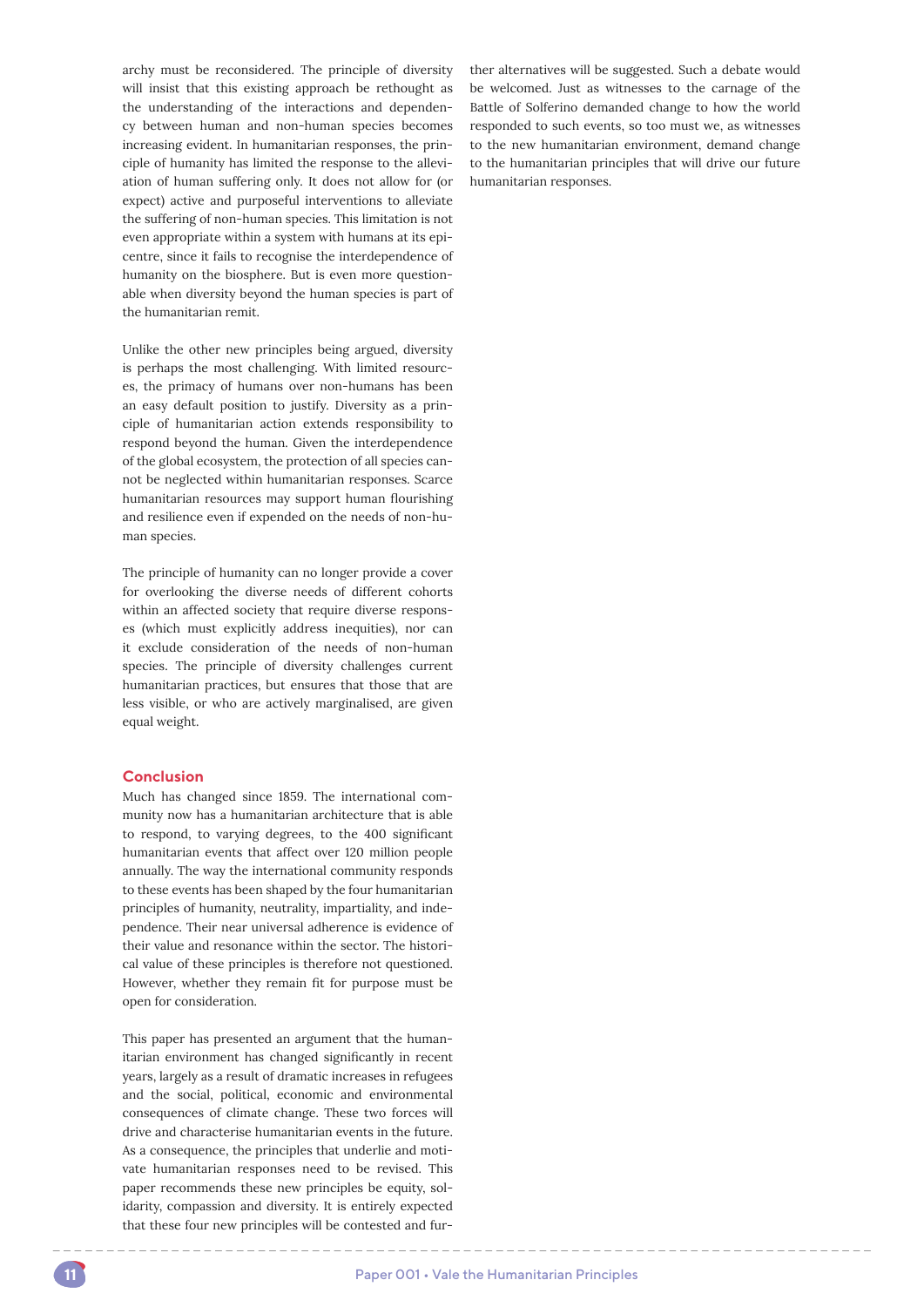### **References**

Al-Jazeera, (2019) *Saudi crown prince defends Chi‑ na's right to fight 'terrorism'*, 23 February, 3 pp. www. aljazeera.com/news/2019/02/saudi-crown-prince-defends-china-fight-terrorism-190223104647149.html

Active Learning Network for Accountability and Performance (ALNAP), (2018), *The State of the Humanitarian System*, ALNAP/ODI, London.

Bamber, J.L., Oppenheimer, M., Kopp, R.E., Aspinall, W.P. and Cooke, R.M., (2019) "Ice Sheet Contributions to Future Sea-Level Rise from Structured Expert Judgment", *Proceedings of the National Academy of Sciences,* Published early online 20 March, Article 201817205, www. pnas.org/content/pnas/early/2019/05/14/1817205116. full.pdf

Bearak, B., (2007) "Education in Afghanistan: A harrowing choice", *New York Times*, 9 July, www.nytimes. com/2007/07/09/world/asia/09iht-afghan.4.6571860. html

BBC News, (2018) *China Uighurs: One million held in political camps, UN told*, 10 August, 3 pp. www.bbc.co.uk/ news/world-asia-china-45147972

Clarke, M. and de Cruz, I. (2015), 'A Climate Compatible Approach to Development Practice by International Humanitarian NGOs', *Disasters*, 39(1), pp. 19-34.

Carbonnier, G. (2014), *Reason, emotion, compassion: can altruism survive professionalization in the humanitarian sector?*, John Wiley & Sons Ltd., Oxford.

Cochrane, A. (2013) "From human rights to sentient rights", *Critical Review of International Social and Politi‑ cal Philosophy, 16*(5), 655-675.

Dallaire, R., (2003) *Shake Hands with the Devil: The Fail‑ ure of Humanity in Rwanda*, Carroll & Graf, New York, xxv + 564 pp.

Dunant, H. (1959). *A Memory of Solferino*, International Committee of the Red Cross, Geneva.

Feil, S.R., (1998) *Preventing Genocide: How the Early Use of Force Might Have Succeeded in Rwanda, A Report to the Carnegie Commission on Preventing Deadly Conflict*, April; Carnegie Corporation, New York, vii + 62 pp.

Galula, D., (1964) *Counterinsurgency Warfare: Theory and Practice*, 2006 Edition; PSI Classics of the Counterinsurgency Era; Praeger Security International, Westport, CT, xiv + 106 pp.

Giridharadas, A., (2019) Winners Take All: The Elite Charade of Changing the World, Allen Lane, London, 288 pp.

Goodman, J., (2018) "What's the UN global compact on migration?", London, BBC News, 20 December, 4 pp. www.bbc.co.uk/news/world-46607015

Hassani-Mahmooei, B. and Parris, B.W., (2012) "Climate Change and Internal Migration Patterns in Bangladesh: An Agent-Based Model", *Environment and Development Economics*, Vol. 17, No. 6, December, pp. 763-780.

Hinkel, J., van Vuuren, D.P., Nicholls, R.J. and Klein, R.J.T. (2013) "The effects of mitigation and adaptation on coastal impacts in the 21st century. An application of the

DIVA and IMAGE models", *Climatic Change*, Vol. 117, No. 4, pp. 783-794.

ICISS, (2001) *The Responsibility to Protect: Report of the International Commission on Intervention and State Sovereignty,* International Development Research Center, Ottawa, xiii + 91 pp.

IPBES Secretariat, (2019) Nature's Dangerous Decline 'Unprecedented', Species Extinction Rates 'Accelerating', Bonn, Intergovernmental Science-Policy Platform on Biodiversity and Ecosystem Service (IPBES) Secretariat, 6 May, 9 pp. www.ipbes.net/news/Media-Release-Global-Assessment

IPCC, (2014) "Climate Change 2014: Impacts, Adaptation, and Vulnerability. Part A: Global and Sectoral Aspects. Working Group II Contribution to the Fifth Assessment Report of the Intergovernmental Panel on Climate Change", In ed. Field, C.B., Barros, V.R., Dokken, D.J., Mach, K.J., Mastrandrea, M.D., Bilir, T.E., Chatterjee, M., Ebi, K.L., Estrada, Y.O., Genova, R.C., Girma, B., Kissel, E.S., Levy, A.N., MacCracken, S., Mastrandrea, P.R. and White, L.L.; Cambridge University Press, Cambridge & New York, pp. xiii + 1131.

Karas, T., (2018) "Briefing: The new global refugee pact", The New Humanitarian (formerly IRIN News), 18 December, 7 pp. www.thenewhumanitarian.org/analysis/2018/12/18/briefing-new-global-refugee-pact

Kymlicka, W. (2018) "Human rights without human supremacism", *Canadian Journal of Philosophy, 48*(6), 763-792

McGrath, M., (2019) *Climate Change: Global sea level rise could be bigger than expected*, 20 May, 4 pp. www.bbc. co.uk/news/science-environment-48337629

Narayanan, Y., & Bindumadhav, S. (2018). "Posthuman cosmopolitanism' for the Anthropocene in India: urbanism and human-snake relations in the Kali Yuga" *Geofo‑ rum*. doi.org/10.1016/j.geoforum.2018.04.020

Neumann, B., Vafeidis, A.T., Zimmermann, J. and Nicholls, R.J., (2015) "Future Coastal Population Growth and Exposure to Sea-Level Rise and Coastal Flooding — A Global Assessment", *PLOS ONE,* Vol. 10, No. 3, e0118571, 34 pp.

Nussbaum, M. (2017) "The Capabilities Approach and Animal Entitlements", in T. Beauchamp and R. Frey (eds), *The Oxford Handbook of Animal Ethics*, Oxford University Press, Oxford.